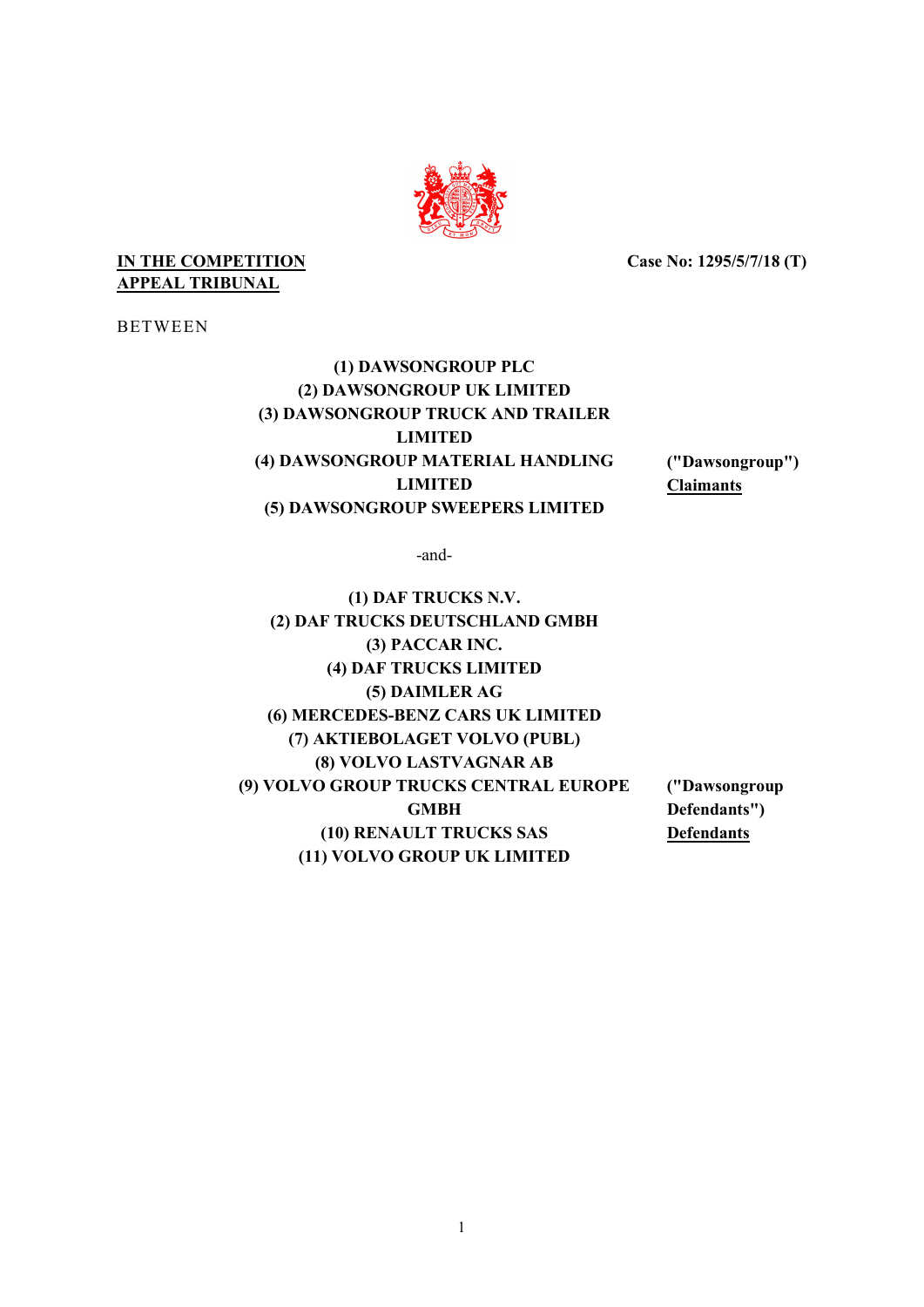# **IN THE COMPETITION APPEAL TRIBUNAL**

BETWEEN

# **(1) RYDER LIMITED (2) HILL HIRE LIMITED**

**("Ryder") Claimants** 

-and-

**(1) MAN SE (2) MAN TRUCK & BUS SE (3) MAN TRUCK & BUS DEUTSCHLAND GMBH (4) MAN TRUCK AND BUS UK LIMITED (5) AB VOLVO (PUBL) (6) VOLVO LASTVAGNAR AB (7) VOLVO GROUP TRUCKS CENTRAL EUROPE GMBH (8) VOLVO GROUP UK LIMITED (9) RENAULT TRUCKS SAS (10) DAIMLER AG (11) MERCEDES BENZ CARS UK LIMITED (12) STELLANTIS N.V. (13) CNH INDUSTRIAL N.V. (14) IVECO S.P.A. (15) IVECO MAGIRUS AG (16) IVECO LIMITED (17) PACCAR INC. (18) DAF TRUCKS N.V. ("Ryder (19) DAF TRUCKS DEUTSCHLAND GMBH Defendants") (20) DAF TRUCKS LIMITED Defendants**

#### **CONSENT ORDER**

**UPON** the Tribunal's Order made on 5-6 May 2021 (the "**Order**") which directed that the Dawsongroup Claimants and the Iveco Defendants shall exchange factual witness evidence in relation to stage 1 by 10 March 2022